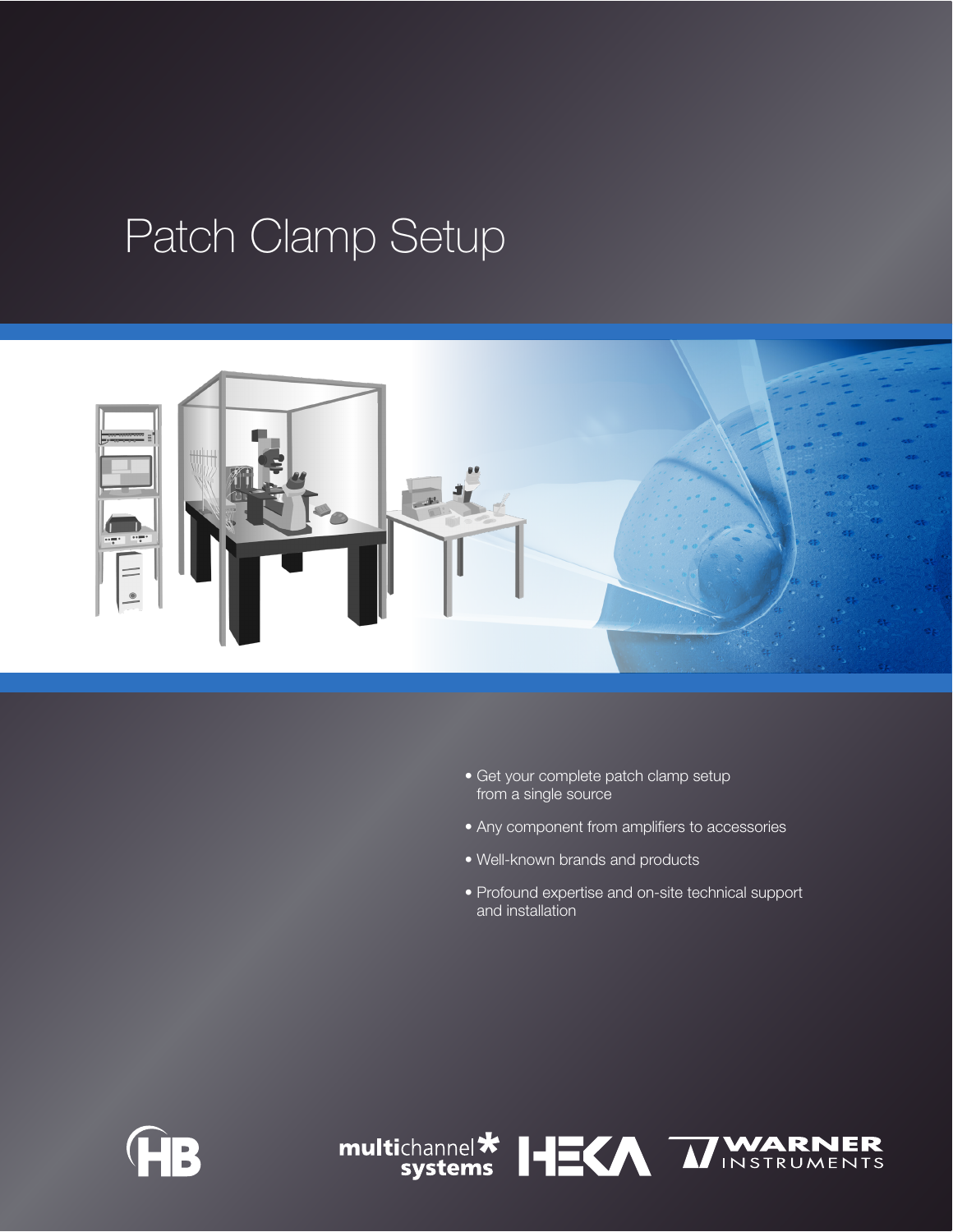

| <b>RECOMMENDATIONS</b> |                                                                                                                                                                                                                                                                                                                                                                                                                                                               |                                                                                                                                                                                                                                                                                                                                                                                   |  |
|------------------------|---------------------------------------------------------------------------------------------------------------------------------------------------------------------------------------------------------------------------------------------------------------------------------------------------------------------------------------------------------------------------------------------------------------------------------------------------------------|-----------------------------------------------------------------------------------------------------------------------------------------------------------------------------------------------------------------------------------------------------------------------------------------------------------------------------------------------------------------------------------|--|
|                        | <b>Product</b>                                                                                                                                                                                                                                                                                                                                                                                                                                                | <b>What We Recommend</b>                                                                                                                                                                                                                                                                                                                                                          |  |
|                        | <b>Amplifier</b><br>Measures changes in membrane<br>potential or currents resulting<br>from ion-flux through ion<br>channels.                                                                                                                                                                                                                                                                                                                                 | <b>HEKA EPC 10 USB</b><br>Amplifier with built-in data acquisition LIH 8+8, completely software controlled<br><b>HEKA EPC 800 USB</b><br>Amplifier can be paired with different data acquisitions; with front panel control                                                                                                                                                       |  |
| $\boxed{2}$            | <b>Data Acquisition Software</b><br>Powerful software to control the<br>amplifiers, record and analyze<br>data is a critical tool to produce<br>solid results. We offer you an<br>extensive and flexible software<br>package together with our<br>amplifiers.<br>DAQ converts analog signals<br>into digital signals. We offer<br>solutions for whole-cell, single-<br>channel, bilayer, loose patch,<br>intracellular voltage recordings<br>and amperometry. | <b>HEKA PATCHMASTER NEXT</b><br>Multi-channel data acquisition software and amplifier control<br><b>HEKA FITMASTER</b><br>Analysis software<br><b>HEKA SMARTLUX</b><br>Imaging software for simultaneous imaging and<br>electrophysiological recordings supporting high-end low light cameras<br><b>HEKA LIH 8+8</b><br>Data acquisition, can be paired with different amplifiers |  |
| $\lceil 3 \rceil$      | <b>Microscope</b><br>Optical tools to scale up your<br>sample. In cooperation with<br>Zeiss and other microscope<br>manufacturers, we offer the<br>best solution for your project.<br>For slices, fluorescence,<br>optogenetics, and many more.                                                                                                                                                                                                               | <b>ZEISS AXIO OBSERVER</b><br><b>ZEISS AXIO EXAMINER</b><br>Our patch rigs are also compatible with microscopes from Olympus, Nikon, and<br>Leica. Please talk to your sales representative for further options.                                                                                                                                                                  |  |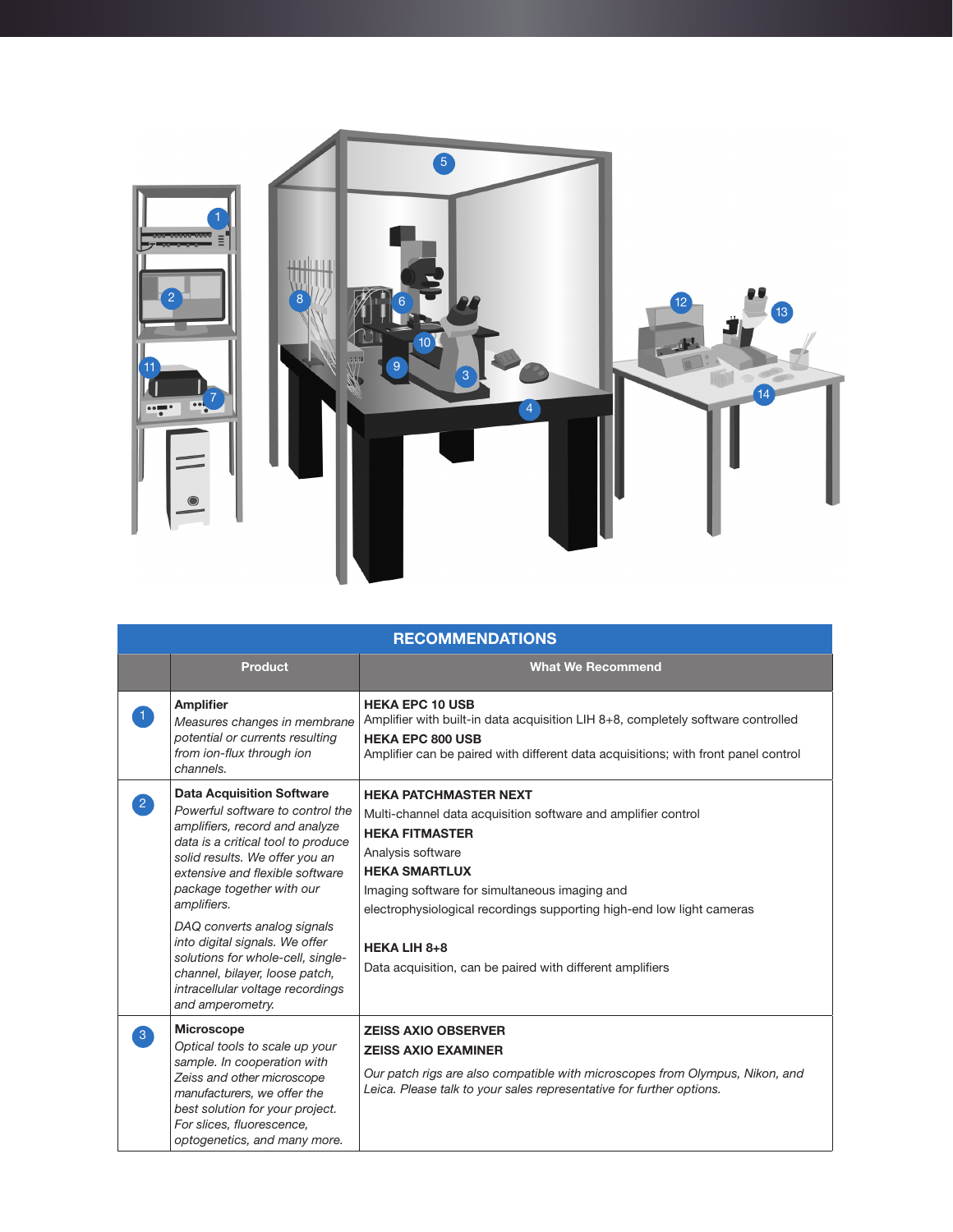| <b>RECOMMENDATIONS</b> |                                                                                                                                                                                                                                                                                                                                              |                                                                                                                                                                                                                                                                                                                                                      |  |
|------------------------|----------------------------------------------------------------------------------------------------------------------------------------------------------------------------------------------------------------------------------------------------------------------------------------------------------------------------------------------|------------------------------------------------------------------------------------------------------------------------------------------------------------------------------------------------------------------------------------------------------------------------------------------------------------------------------------------------------|--|
|                        | <b>Product</b>                                                                                                                                                                                                                                                                                                                               | <b>What We Recommend</b>                                                                                                                                                                                                                                                                                                                             |  |
|                        | <b>Table</b><br>An anti-vibration table is<br>required to compensate<br>vibrations which can disrupt<br>your recordings. Even small<br>vibrations in picometer range<br>can break down your seal.                                                                                                                                            | <b>TMC CLEANBENCH™</b><br><b>KINETIC SYSTEMS LABMATE</b>                                                                                                                                                                                                                                                                                             |  |
| $\sqrt{5}$             | Faraday cage<br>The cage around your patch<br>clamp rig shields noise from<br>interference sources in order<br>to get a perfect signal-to-noise<br>ratio.                                                                                                                                                                                    | TMC CLEANBENCH™ FARADAY CAGE<br><b>KINETIC SYSTEMS LABMATE</b>                                                                                                                                                                                                                                                                                       |  |
| $6^{\circ}$            | <b>Imaging/Recording Chambers</b><br>and Stage Adapters<br>Series 20 Imaging and<br><b>Recording Chambers</b><br>are designed for<br>electrophysiological recording<br>and/or optical imaging.<br>Applications include patch<br>clamp, oocyte clamp, and other<br>physiological measurements<br>on cell cultures and tissue<br>preparations. | <b>WARNER CHAMBERS:</b><br>RC-26G and PM-1 platform for cultures<br>RC-27L and PM-6 platform for slice recording<br>There are many other chamber options available on the Warner website.<br>Stage Adapters allow the Warner family of products to fit your microscope stage.<br>Adapters available for almost every upright or inverted stage.      |  |
|                        | Temperature control<br>To run your experiments at a<br>constant temperature or to<br>perform temperature-dependent<br>recordings, we offer reliable<br>solutions to control temperature<br>in both the perfused solution<br>and bath chamber.                                                                                                | <b>WARNER DUAL CHANNEL TEMPERATURE CONTROLLER (TC-344C)</b><br><b>WARNER IN-LINE SOLUTION HEATER (SH-27B)</b><br>WARNER PM SERIES MAGNETIC HEATED PLATFORMS<br><b>WARNER DUAL CHANNEL BIPOLAR TEMPERATURE CONTROLLER (CL-200A)</b><br><b>WARNER DUAL IN-LINE HEATER/COOLER (SC-20)</b><br><b>WARNER LIQUID COOLING SYSTEM (LCS-1 HEAT EXCHANGER)</b> |  |
| 8                      | <b>Perfusion and Fluid Control</b><br>A perfusion system allows a<br>fast and complete exchange of<br>solution. Pumps and vacuum<br>systems complete your<br>perfusion or temperature control<br>system.                                                                                                                                     | WARNER SIX OR EIGHT CHANNEL PERFUSION VALVE CONTROL SYSTEM<br>(VCS-6/VCS-8)<br><b>WARNER DWV WORKSTATION VACUUM SYSTEM</b><br><b>MCS PPS2 PERISTALTIC PERFUSION SYSTEM</b>                                                                                                                                                                           |  |
| 9 <sup>°</sup>         | <b>Stage</b><br>The hybrid stage offers plenty<br>of space for all your tools<br>like micromanipulators, bath<br>perfusion, etc. It can be<br>operated manually or motorized.                                                                                                                                                                | <b>WARNER HYBRID STAGE</b><br>This fixed platform with microscope translation table is available for inverted and<br>upright microscopes from all common brands                                                                                                                                                                                      |  |
| $10^{\circ}$           | Micromanipulator<br>Patch clamp manipulators are<br>highly precise instruments.<br>They move your patch pipette<br>with nanometer precision.                                                                                                                                                                                                 | SUTTER TRIO™, MP-225 AND MP-285<br><b>LUIGS &amp; NEUMANN MICROMANIPULATORS:</b><br>Basic Unit, Junior 3 axes, Junior 4 axes, Junior Multipatch,<br>Mini 3 axes Unit, Mini 4 axes Unit, Mini Unit Compact                                                                                                                                            |  |